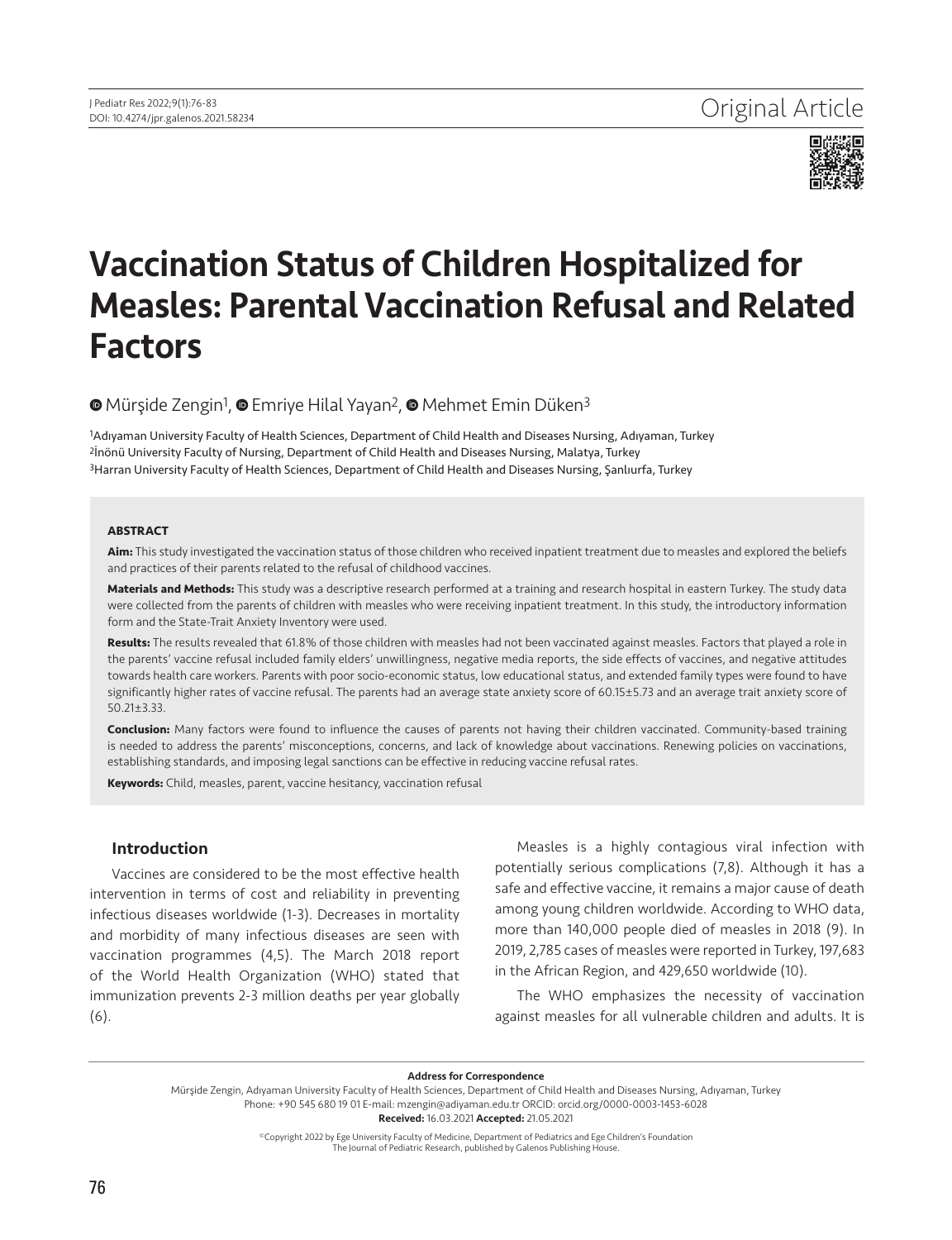also reported that standardization is required to ensure that two doses of the measles vaccine are included in the national vaccination schedule of all countries (11). The measles, mumps, and rubella vaccine (MMR) is administered to all children in Turkey in the 12<sup>th</sup> month and in the first grade of primary education by health organizations within the scope of the expanded programme on immunization (3).

Despite the potential benefits of vaccines, the rates of parental hesitation about childhood vaccines have increased, and vaccine refusal has become increasingly common (4). Increasing cases of vaccine hesitancy and vaccine refusal lead to decreases in vaccination rates, causing an increase in the frequency of infectious diseases (5,6). The re-emergence of vaccine-preventable outbreaks in many countries, including measles and pertussis, is cited as evidence of this situation (6). Measles outbreaks have also been reported in Europe due to low vaccination rates (8).

Parental vaccine hesitancy and refusal are two of the reasons for low vaccination rates in both developed and developing countries (1). The main reason reported for rejecting or interrupting vaccination is concern about the safety of one or more vaccines (12-14). This anxiety is often experienced towards the MMR vaccine. In particular, concerns have been raised over the past two decades that the MMR vaccine causes autism spectrum disorders due to their mercury content (15). This concern has led to a decrease in vaccination rates in Europe and the United States and an increase in the number of many vaccine-preventable diseases (1,12). However, the reasons for parental vaccine hesitancy and refusal include information gaps, parental distrust of vaccines and the health system, negative propaganda spreading on social media (2), and the belief that vaccines overburden the immune system (15). Cases of vaccine refusal and individual vaccine exemption for non-medical and personal reasons manifest as major public health issues in the form of outbreaks, imposing considerable economic and social burdens on countries (6,8,16). Only a few studies have examined the factors affecting parental attitudes and practices in vaccine hesitancy and refusal, which have become increasingly common in recent years, severely affecting public health. This study investigated the vaccination status of those children admitted due to measles and explored their parents' beliefs and practices on vaccine hesitancy and refusal.

# Materials and Methods

#### Study Design and Participants

This descriptive research was conducted between November 2019 and March 2020 at a training and research hospital in eastern Turkey, in a province with a mixed population structure engaged primarily in seasonal agricultural labour, with high fertility rates and high poverty levels.

The inclusion criteria for this study were as follows: parents whose child; (1) (3-6 years old) was diagnosed with measles and hospitalized for treatment; (2) who could understand and speak Turkish or Kurdish; and (3) who volunteered to participate in the study. Parents whose child had a history of a diagnosed metabolic disease or psychiatric disorders were excluded from this research.

All parents meeting the inclusion criteria within the specified dates were included without sample selection. The researchers visited the inpatient ward three days a week (Monday, Wednesday, and Friday) to collect study data from the parents. The study was completed by collecting data from 89 parents.

#### Data Collection

The introductory information form and the State-Trait Anxiety Inventory (STAI) were used for data collection. The data were collected by the researchers using a face-to-face interview technique lasting 20 minutes on average.

The introductory information form was prepared by the researchers in line with the literature (2,12-14,17). The questionnaire consisted of 28 items to evaluate the sociodemographic characteristics of the children and their parents, as well as the disease characteristics (e.g., the duration of hospitalization, the duration of the rash, and the path of transmission) and vaccination practices.

**STAI:** This is a self-report scale developed by Spielberger. It consists of two sub-scales (with 20 items each) that separately assess the level of state and trait anxiety. The total score of each sub-scale varies from 20 to 80. Higher scores indicate higher levels of anxiety (18-20). This scale has been proven to be valid and reliable for the Turkish adult population by Öner and LeCompte (21). In this study, the Cronbach's alpha was 0.83 for the State Anxiety Inventory and 0.88 for the Trait Anxiety Inventory.

#### Pilot Application

After the data collection form was developed by the researchers, it was submitted to three faculty members, two from Paediatrics Nursing and one from Public Health Nursing-for their expert opinion. A pilot study involving 10 parents was carried out after the questionnaire was revised according to the expert opinions. In the pilot study, the questions on the data collection form were evaluated in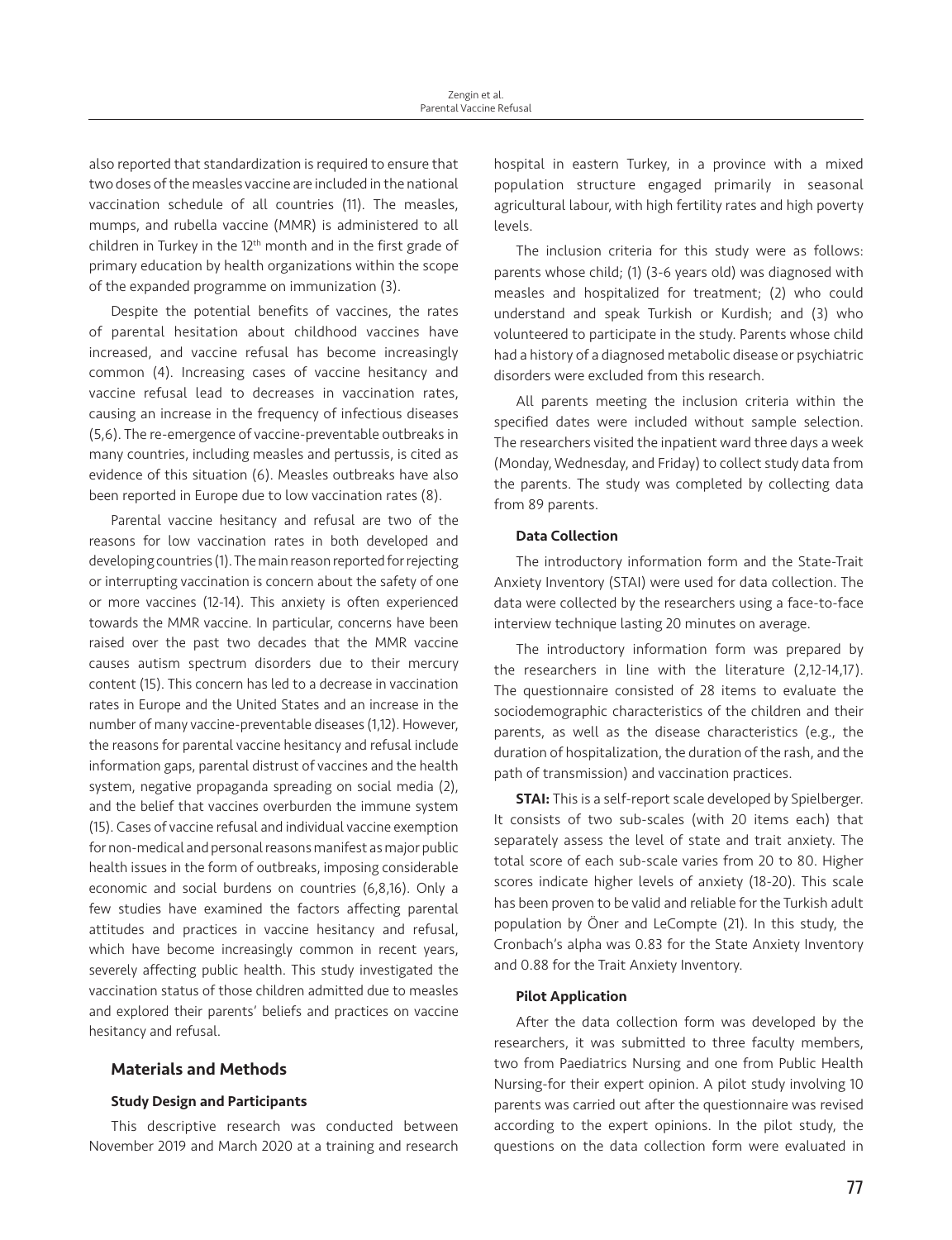terms of clarity, understandability, and deficiencies, and incomprehensible statements in the questionnaire were revised. In this way, evidence was sought for the content and face reliability and validity of the questionnaire. Then, the questionnaire was finalized and readied for the actual application. The data from the pilot study were not used due to changes and corrections to the questionnaire.

# Ethical Approval

The necessary ethical permission from the İnönü University Health Sciences Non-Interventional Clinical Research Ethics Committee was obtained (ethical approval number: 445-4). The study purpose was explained to all parents who met the research inclusion criteria, and the data collection form was given. Parents were informed about the study, and those who agreed to participate voluntarily and signed the written informed consent were included in the study. After the data collection was completed, training on childhood vaccinations was provided by the researcher to address the parents' lack of knowledge under the "ethics principle of beneficence".

#### Statistical Analysis

SPSS Version 22.00 for Windows (IBM Corp., Armonk, United States of America) was used for statistical analysis. From the descriptive statistics, mean, standard deviation, percentage distribution, and frequency distribution were used. The Shapiro-Wilk test was implemented to determine whether the sample data were normally distributed. The chi-square test and independent samples t-test were used to compare data between those parents who had and those who did not have their child vaccinated. The data were evaluated at a 95% confidence interval, and p<0.05 was set as the significance level. The Cronbach's alpha reliability coefficients were calculated for the two inventories.

# Results

Table I summarizes some of the sociodemographic characteristics of the children and their parents. In this study, 61.8% of the children were female (n=55), and the average age was 4.75±0.93 years (n=89, one child per parent). In addition, 51 of the 89 children (57.3%) lived in an extended family type, and 50.6% of the families had poor socio-economic status. Among the parents, 40.4% of the mothers were housewives, 43.8% were working as agricultural labourers, and 77.6% of the fathers were factory workers. In addition, an average of 9.66±4.98 children lived together in one household.

| Table I. Distribution of some socio-demographic characteristics<br>of the children and parents |                 |            |  |  |
|------------------------------------------------------------------------------------------------|-----------------|------------|--|--|
| <b>Variables</b>                                                                               | Mean ± SD       | Min.- Max. |  |  |
| Child's age (years)                                                                            | $4.75 \pm 0.93$ | $3 - 6$    |  |  |
| Mother's age                                                                                   | 31.28±8.30      | 20-49      |  |  |
| <b>Father's age</b>                                                                            | 35.75±5.94      | $25 - 48$  |  |  |
| Number of children                                                                             | $6.00 \pm 3.32$ | $2 - 13$   |  |  |
|                                                                                                | n               | %          |  |  |
| Child's gender                                                                                 |                 |            |  |  |
| Female                                                                                         | 55              | 61.8       |  |  |
| Male                                                                                           | 34              | 38.2       |  |  |
| <b>Child's educational status</b>                                                              |                 |            |  |  |
| Not going to school                                                                            | 50              | 56.2       |  |  |
| Pre-school                                                                                     | 39              | 43.8       |  |  |
| Chronic disease in child                                                                       |                 |            |  |  |
| Yes                                                                                            | 18              | 20.2       |  |  |
| No                                                                                             | 71              | 79.8       |  |  |
| <b>Mother's education level</b>                                                                |                 |            |  |  |
| Illiterate                                                                                     | 52              | 58.4       |  |  |
| Primary education                                                                              | 17              | 19.1       |  |  |
| High school                                                                                    | 12              | 13.5       |  |  |
| University                                                                                     | 8               | 9          |  |  |
| <b>Father's education level</b>                                                                |                 |            |  |  |
| Illiterate                                                                                     | 53              | 59.6       |  |  |
| Primary education                                                                              | 15              | 16.8       |  |  |
| High school                                                                                    | 4               | 4.5        |  |  |
| University                                                                                     | 17              | 19.1       |  |  |
| Family socio-economic status                                                                   |                 |            |  |  |
| Good                                                                                           | 18              | 20.2       |  |  |
| Middle                                                                                         | 26              | 29.2       |  |  |
| Bad                                                                                            | 45              | 50.6       |  |  |
| <b>Total</b>                                                                                   | 89              | 100        |  |  |
| SD: Standard deviation, Min.: Minimum, Max.: Maximum                                           |                 |            |  |  |

The distribution of the reasons for measles vaccine refusal is presented in Table II and Figure 1. Of the children included in this study, 61.8% [95% confidence interval (CI): 28.4-46.1] did not get the measles vaccine. The reasons for this included family elders' unwillingness (60.7%; 95% CI: 52.8-70.5), negative media reports (57.3%; 95% CI: 49.4-67.1), fear of vaccine side effects (51.7%; 95% CI: 42.7-61.8), a lack of home visits by midwives/nurses (42.7%; 95% CI: 34.0-51.7), the belief that children die because of the vaccine (27%; 95% CI: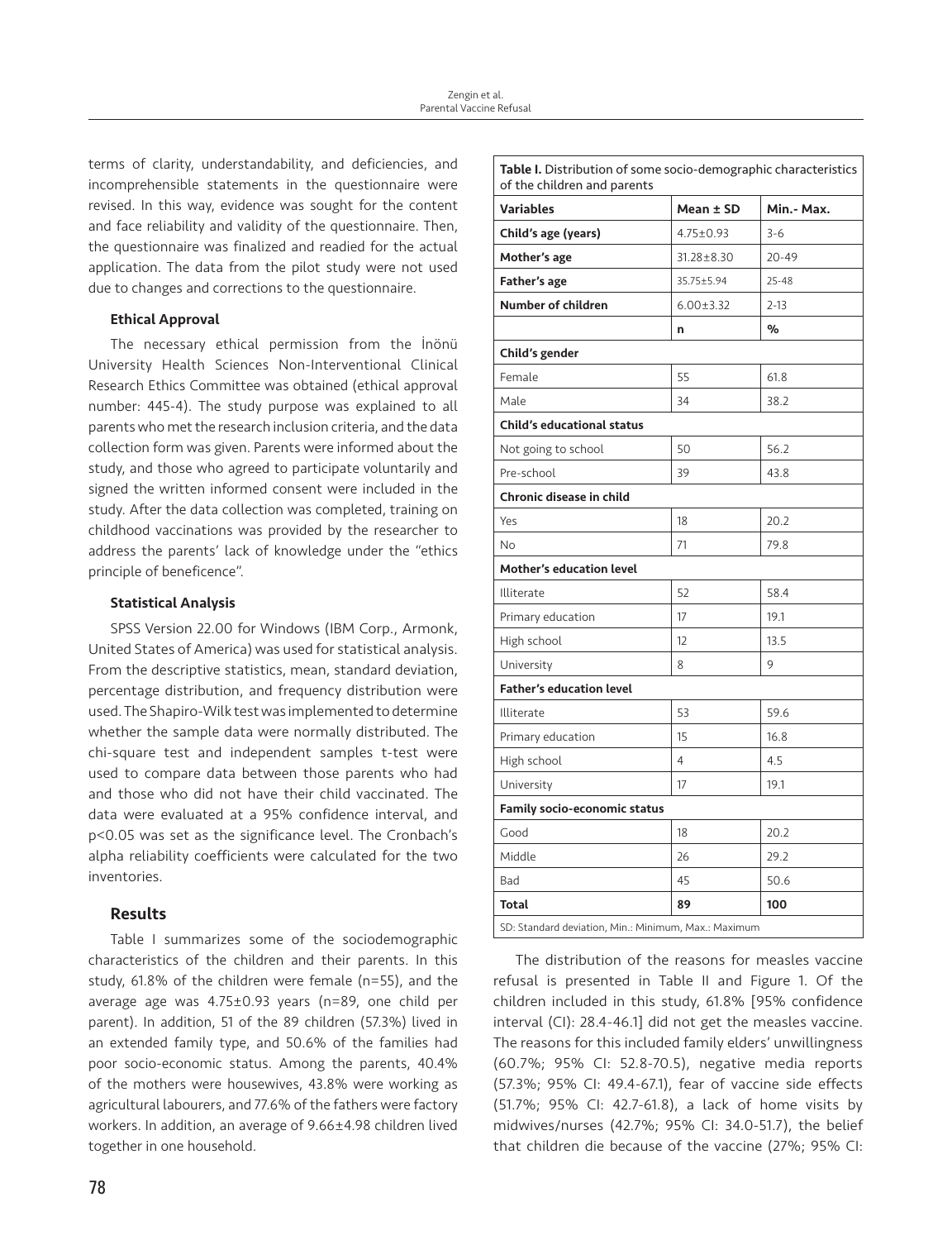17.2-37.9), a lack of reminders by midwives/nurses for the vaccine (23.6%; 95% CI: 16.9-36.4), and negative attitudes towards health care professionals (14.6%; 95% CI: 7.1-26.0) (Table II, Figure 1).

Of the parents, 52.8% (95% CI: 43.8-64.5) reported that their child had not had any other childhood vaccinations that are included on the national vaccination calendar. The reasons for the refusal of all vaccines included unwillingness of family elders (52.8%; 95% CI: 43.8-64.5), negative media reports (50.6%; 95% CI: 41.6-62.9), a lack of home visits by midwifes/nurses (46.1%; 95% CI: 37.4-56.2), vaccine side effects (42.7%; 95% CI: 31.8-52.8), the belief that children die because of vaccination (27.0%; 95% CI: 19.1-39.0),





**Figure 1.** Reasons for measles vaccine refusal among parents *\*Some parents have reported more than one reasons*

| Table II. Reasons for measles vaccine refusal among parents                   |    |      |                  |  |
|-------------------------------------------------------------------------------|----|------|------------------|--|
|                                                                               | n  | %    | 95% CI<br>values |  |
| <b>Measles vaccine status</b>                                                 |    |      |                  |  |
| Made                                                                          | 34 | 38.2 | 28.4-46.1        |  |
| Refused                                                                       | 55 | 61.8 | 53.9-71.6        |  |
| Reason for vaccine refusal*                                                   |    |      |                  |  |
| Family elders' unwillingness                                                  | 54 | 60.7 | 52.8-70.5        |  |
| Negative media reports                                                        | 51 | 57.3 | 49.4-67.1        |  |
| Fear of vaccine side effects                                                  | 46 | 51.7 | 42.7-61.8        |  |
| Lack of home visits by midwives/nurses                                        | 38 | 42.7 | 34.0-51.7        |  |
| The belief that children die because of<br>the vaccine                        | 24 | 27.0 | 17.2-37.9        |  |
| Lack of reminders by midwives/nurses<br>for the vaccine                       | 21 | 23.6 | 16.9-36.4        |  |
| Negative attitudes of health care<br>professionals                            | 13 | 14.6 | $7.1 - 26.0$     |  |
| *Some parents have reported more than one reasons.<br>CI: Confidence interval |    |      |                  |  |

and negative attitudes towards health care professionals (27.0%; 95% CI: 19.4-37.1).

Parents reported that their children had been infected with measles in the street/neighbourhood (80.9%), park (49.4%), hospital (37.1%), or at school (21.3%). The duration of hospitalization of the children was 3.92±1.34 days (range, 1-7); 50.6% had a rash on their skin, which continued for 1.39±1.46 days. Among the parents, 79.8% had a fear of measles, 29.2% reported performing "etching", a traditional method of healing the child (burning with hot iron bars on the skin to treat various diseases), 59.6% reported that their other children also had an infectious disease, and 58.4% reported the presence of refugees in their neighbourhood; also, 52.8% reported that they would not vaccinate their children in the future.

The parents had an average state anxiety score of 60.15±5.73 (95% CI: 58.53-61.30) and an average trait anxiety score of 50.21±3.33 (95% CI: 49.58-50.87) (Table  $III$ ).

Table IV compares some characteristics between those parents who had and those who did not have their child vaccinated against measles. The study data indicated that a significantly higher number of girls were not vaccinated than boys. Also, 10.5% of parents living in a nuclear family did not vaccinate their child, and not all parents of the extended family type had vaccinated their children. The education level of the parents, occupation of the mother, socio-economic level of the family, age of the child and the paternal age were the factors affecting the vaccination of the children against measles. The duration of the rash in children who did not get the measles vaccine was significantly higher than those who got the vaccine (p<0.05). The mean anxiety scores were significantly higher in those parents who did not get their child the MMR vaccine than in those who did (95% CI: 58.94-61.36, p=0.017 for trait anxiety; and 95% CI: 49.51- 50.91, p=0.001 for state anxiety) (Table IV).

| <b>Table III.</b> Parents' State-Trait Anxiety Inventory Scores                  |                  |            |               |  |  |
|----------------------------------------------------------------------------------|------------------|------------|---------------|--|--|
|                                                                                  | Mean $\pm$ SD    | Min.- Max. | 95% CI values |  |  |
| <b>State anxiety</b><br>inventory                                                | $60.15 \pm 5.73$ | 44-66      | 58.53-61.30   |  |  |
| <b>Trait anxiety</b><br>inventory                                                | $50.21 \pm 3.33$ | $40 - 54$  | 49.58-50.87   |  |  |
| SD: Standard deviation, Min.: Minimum, Max.: Maximum; CI: Confidence<br>interval |                  |            |               |  |  |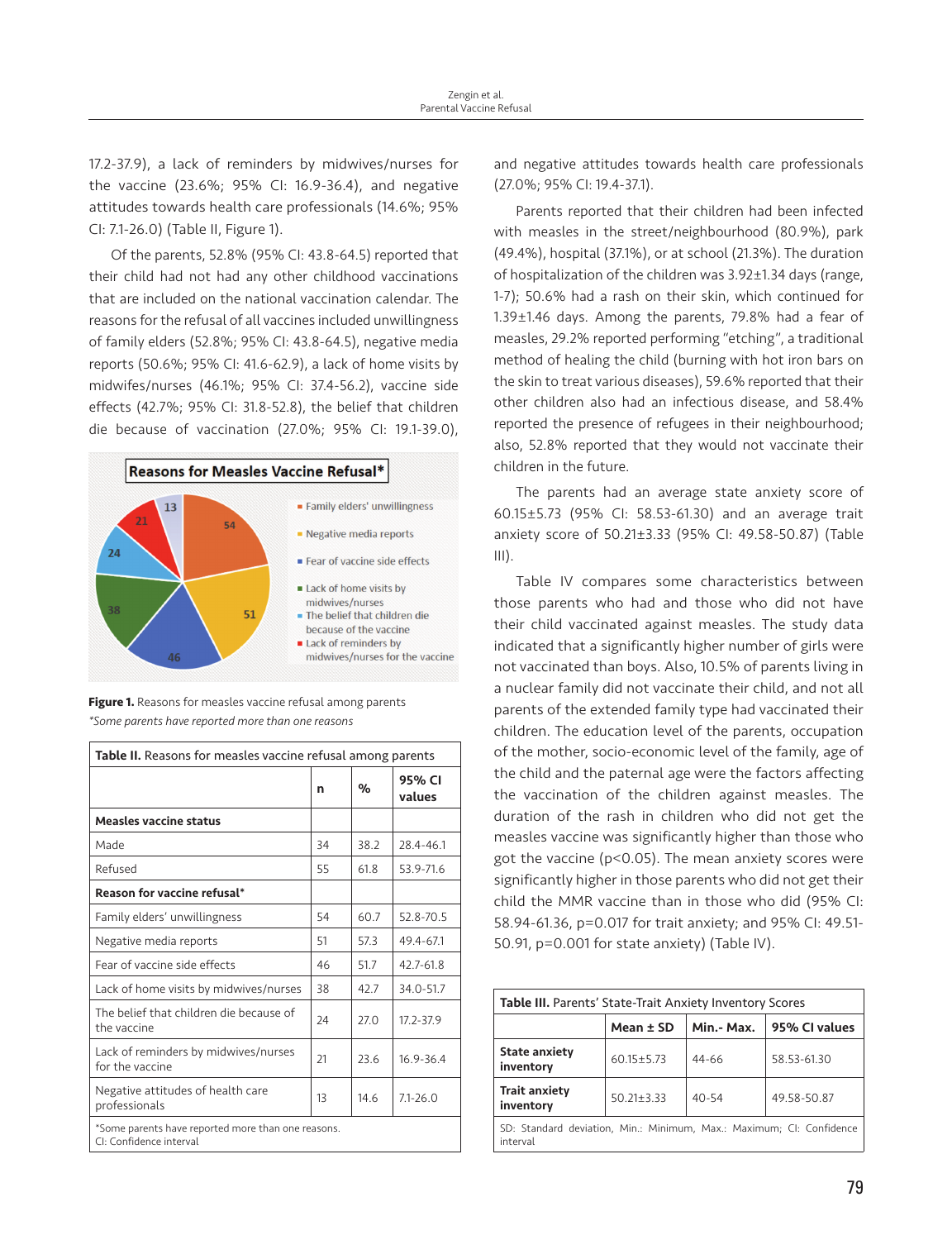| Table IV. A comparison of some characteristics of parents who had and did not have vaccine their child against measles |                               |                                  |                             |  |  |  |  |
|------------------------------------------------------------------------------------------------------------------------|-------------------------------|----------------------------------|-----------------------------|--|--|--|--|
| <b>Variables</b>                                                                                                       | Measles vaccine made<br>n (%) | Measles vaccine refused<br>n (%) | $\chi^2$ /F and p-value     |  |  |  |  |
| Child's gender                                                                                                         |                               |                                  |                             |  |  |  |  |
| Female                                                                                                                 | 10 (18.2)                     | 45 (81.8)                        | $\chi^2$ =22,274*           |  |  |  |  |
| Male                                                                                                                   | 24 (70.6)                     | 10 (29.4)                        | $p=0.000$                   |  |  |  |  |
| <b>Family type</b>                                                                                                     |                               |                                  |                             |  |  |  |  |
| Nucleus                                                                                                                | 34 (89.5)                     | 4(10.5)                          | $\chi^2$ =70,099*           |  |  |  |  |
| Extended                                                                                                               | 0(0)                          | 51 (100)                         | $p=0.000$                   |  |  |  |  |
| Mother's profession                                                                                                    |                               |                                  |                             |  |  |  |  |
| Housewive                                                                                                              | 20(55.6)                      | 16 (44.4)                        | $\chi^2 = 51,348^*$         |  |  |  |  |
| Agricultural labourers                                                                                                 | 0(0)                          | 39 (100)                         | $p=0.000$                   |  |  |  |  |
| Factory workers                                                                                                        | 14 (100)                      | 0(0)                             |                             |  |  |  |  |
| Mother's education level                                                                                               |                               |                                  |                             |  |  |  |  |
| Illiterate                                                                                                             | 0(0)                          | 52 (100)                         | $\chi^2$ =77,642*           |  |  |  |  |
| Primary education                                                                                                      | 15 (88.2)                     | 2(11.8)                          | $p=0.000$                   |  |  |  |  |
| High school                                                                                                            | 11(91.7)                      | 1(8.3)                           |                             |  |  |  |  |
| University                                                                                                             | 8(100)                        | 0(0)                             |                             |  |  |  |  |
| <b>Father's education level</b>                                                                                        |                               |                                  |                             |  |  |  |  |
| Illiterate                                                                                                             | 3(5.7)                        | 50 (94.3)                        | $\chi^2$ =78,763*           |  |  |  |  |
| Primary education                                                                                                      | 11(73.3)                      | 4(26.7)                          | $p=0.000$                   |  |  |  |  |
| High school                                                                                                            | 3(75.0)                       | 1(25.0)                          |                             |  |  |  |  |
| University                                                                                                             | 17 (100)                      | 0(0)                             |                             |  |  |  |  |
| Family socio-economic status                                                                                           |                               |                                  |                             |  |  |  |  |
| Good                                                                                                                   | 18 (100)                      | 0(0)                             | $\chi^2$ =62,933*           |  |  |  |  |
| Middle                                                                                                                 | 16(61.5)                      | 10(38.5)                         | $p=0.000$                   |  |  |  |  |
| Bad                                                                                                                    | O(0)                          | 45 (100)                         |                             |  |  |  |  |
| Child's age (years)                                                                                                    | $4.41 \pm 0.89$               | 4.96±0.90                        | $F = 0.628**$<br>p=0.006    |  |  |  |  |
| Mother's age                                                                                                           | 30.52±6.84                    | $31.76 \pm 9.11$                 | $F = 11,759**$<br>p=0.470   |  |  |  |  |
| Father's age                                                                                                           | 32.64±5.06                    | 37.67±5.67                       | $F = 0.241**$<br>p=0.000    |  |  |  |  |
| <b>Rash duration</b>                                                                                                   | $0.14 \pm 0.60$               | $2.16 \pm 1.30$                  | $F = 29,071**$<br>$p=0.000$ |  |  |  |  |
| Parental state anxiety score                                                                                           | 58.32±7.27                    | $61.29 \pm 4.21$                 | $F = 5,947**$<br>$p=0.017$  |  |  |  |  |
| Parental trait anxiety score                                                                                           | $48.73 \pm 3.11$              | $51.12 \pm 3.15$                 | $F = 12,180**$<br>$p=0.001$ |  |  |  |  |
| *Chi-square test was used.<br>**Independent sample t-test was used                                                     |                               |                                  |                             |  |  |  |  |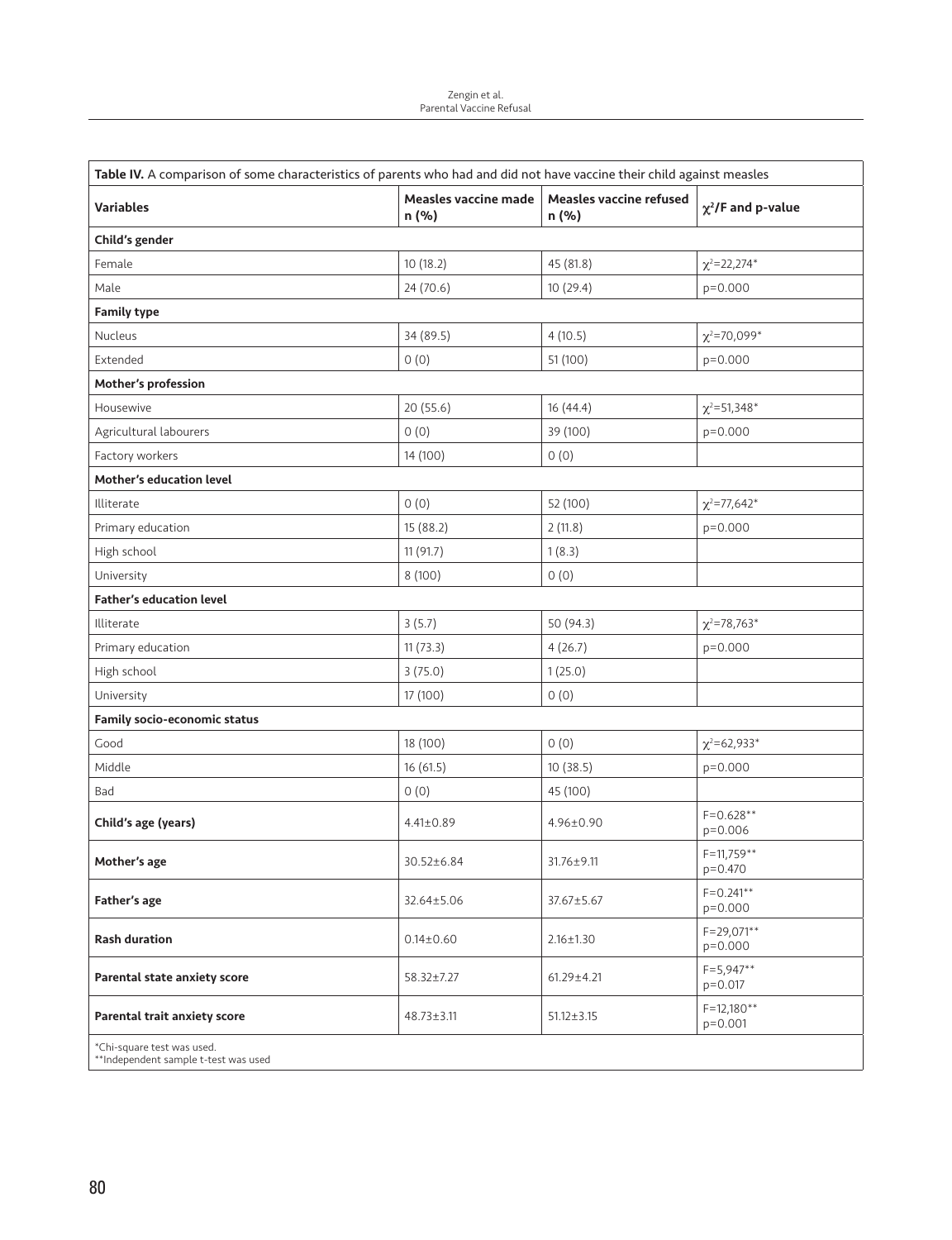# **Discussion**

Although vaccines are the most successful and reliable public health intervention in history, a significant increase in parents' negative attitudes towards childhood vaccines has been noted (4,15,17). This study explored the practices and attitudes of parents of children with measles in an eastern province of Turkey regarding childhood vaccination, especially the measles vaccine, and the factors affecting vaccination.

Different rates of vaccine hesitancy and refusal have been reported in the literature. In this study, 61.8% of children had not received the measles vaccine because of their parents' refusal. However, this percentage is the nonvaccination rate among those children with measles and does not reflect the overall community. Depending on the country- and time-specific hesitancy, there are differences in the rates of hesitant parents among countries (12). For the measles-rubella vaccination campaign, Krishnamoorthy et al. (13) found that almost a fifth (14.1%) of parents expressed hesitation in vaccinating their children. In a cross-sectional study conducted by Giambi et al. (12) involving parents of 16 to 36-month-old children in Italy, the vaccine hesitancy rate was 16%. Furthermore, vaccine hesitancy and refusal are more common among some faith-based groups or ethnic minorities (15). Although the present study was a regional single-centre study, the finding of the high vaccine refusal rates is remarkable. This suggests that regional differences in vaccine refusal should be considered, and regions with a high refusal rate should be evaluated separately.

Many factors play a role in parents developing a negative attitude towards childhood vaccines (12-15,22,23). A previous Turkish study found reasons such as the belief that vaccines are dangerous or useless, a distrust of vaccines, a belief in natural immunity, a belief that the child will not get sick and are not in the risk group, a religious belief, and a belief that vaccines will cause autism and infertility (14). Some parents have a negative attitude towards all vaccines, whereas others have hesitation towards only certain vaccines, especially measles. In our study, the predominant reason (60.7%) as to why parents do not get their children vaccinated against measles was that "parents do not want children to be vaccinated". The excessive influence of family elders on parents was due to the patriarchal social structure in the study cohort, with half of the families being of an extended family type. Notably, none of the parents of the extended family type had their children vaccinated against measles. This finding demonstrates the impact of family elders on vaccine refusal.

Negative media reports were found to significantly affect (57.3%) the refusal of the measles vaccine. Negative news and propaganda on social media have been effective in increasing vaccine refusal rates (2,13). The most popular of these negative reports establishes a link between the measles vaccine and autism (14,15). Jama et al. (15) reported that mothers stated that some children stop talking after the measles vaccine; based on this, they believe that the measles vaccine causes autism. Hviid et al. (24) evaluated the relationship between the MMR vaccine and autism in 657,461 children and found strong evidence that this vaccine does not increase the risk of autism. Despite studies showing that the measles vaccine is not associated with autism, the perceived relationship between the measles vaccine and autism remains a common concern influencing vaccine hesitancy and refusal (1,2,12,14).

In our study, 51.7% of the parents did not vaccinate their child because of the side effects of the vaccine. However, the side effects seen after the vaccine are usually local and mild (7,17). During a national catch-up measles vaccination program, 152,648 children in the 7-14 age group were vaccinated, and 30% of them reported side effects. More than half of the reported side effects were local and mild (7). These results show that parents do not have accurate knowledge of the side effects and that unfounded beliefs negatively affect the vaccination rates.

Another factor in parents' negative attitudes towards vaccination was their "negative attitudes towards health care professionals". Sabahelzain et al. (1) reported that complex factors such as religious causes, geographic barriers, old vaccine experiences (pain, fever), and the role of health workers contributed to vaccine refusal. The fact that health care professionals play an essential role in vaccine hesitancy and refusal supports our research findings (2,12,13).

Other reasons for vaccine hesitancy and refusal include information gaps, vaccine safety, parental distrust of the health system, and the impact of social networks (2). In our research, 52.8% of parents reported that their child did not receive any other childhood vaccine. We determined that the reasons why parents do not vaccinate their children were in line with the reasons why they do not get the measles vaccine.

We found that vaccination rates among children were significantly lower in those parents with a low education level (Table IV). This finding is similar throughout Turkey. The rates of vaccination of children against measles decrease with decreasing levels of maternal education (25). A study of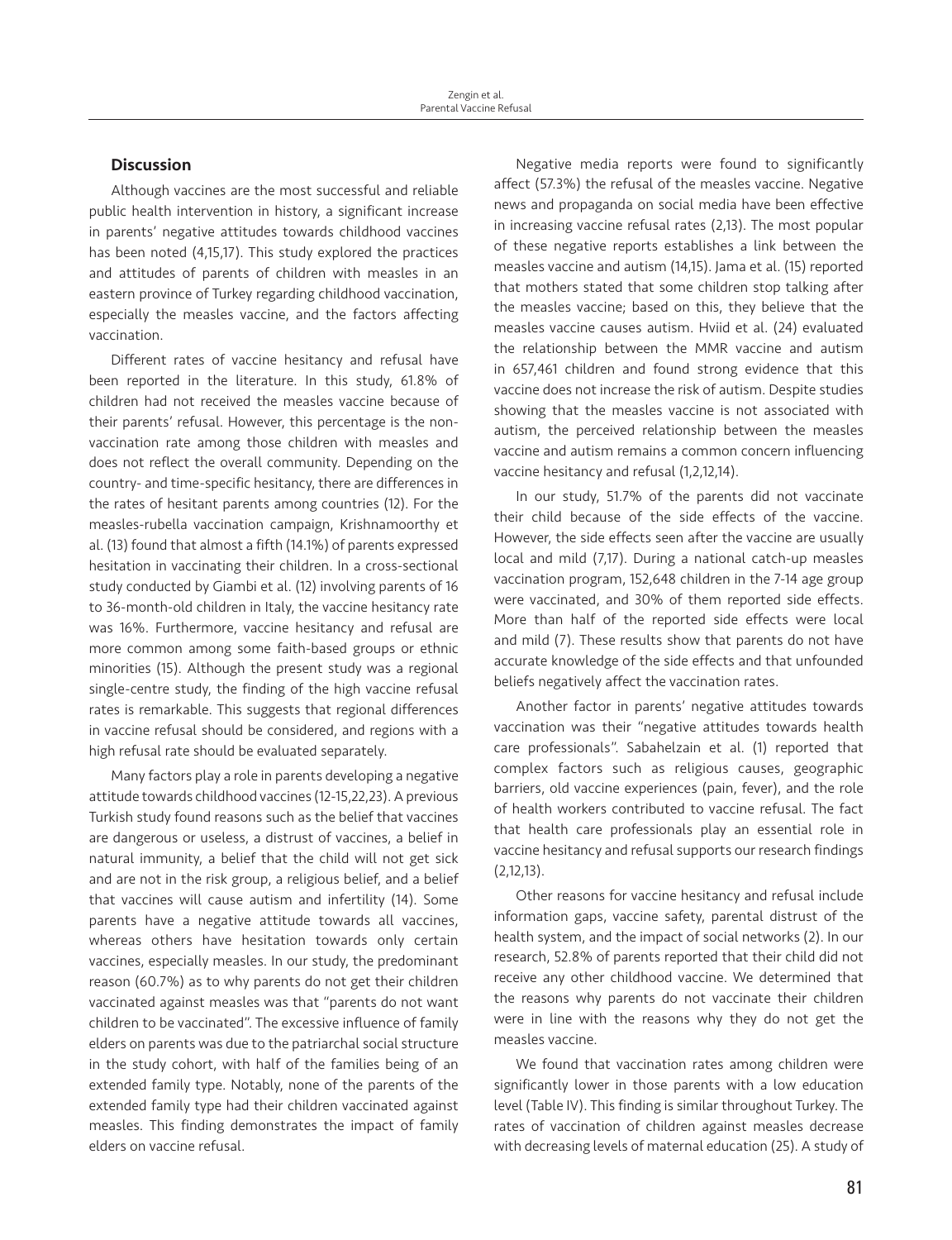461 participants in India found that rates of vaccine hesitancy increased as parental education levels decreased and factors such as maternal age, maternal education level, and the profession of the parents were other sociodemographic characteristics affecting vaccine hesitancy (13). However, there are studies that indicate otherwise. One study investigating parental knowledge, attitudes, and practices about vaccination reported higher rates of vaccinated children of those parents with lower educational levels and of younger parents (4). These results show that numerous variables affect vaccine hesitancy and refusal.

In the present study, family type and socio-economic status were found to influence the parents' decision to get their child vaccinated, and all the parents with an extended family type and poor socio-economic status had failed to get their children vaccinated against measles (Table IV). Similarly, a study investigating the causes of vaccine hesitancy and refusal of parents found that those parents who rejected the vaccine had a lower socio-economic level (14). The Turkish Demographic and Health Survey also found that the children of parents with low income and those living in rural areas had lower rates of vaccination (25). In addition to the poor socio-economic level of the parents in the present study, the proportion of farmworkers was also found to be high. Families working as seasonal agricultural workers go to other cities temporarily for 4-7 months each year, live in tents, and thus have difficulty accessing health services during this process. This may contribute to the lower vaccination rates in the children of parents who work as seasonal farmer labourers.

A noteworthy result of this study is that a large proportion of parents (52.8%) stated that they would not vaccinate their children in the future. In 2019, the WHO declared vaccine hesitancy as one of the top 10 threats to global health (13). Our research also found that a large proportion of children suffering from measles were not vaccinated. This is the negative public health implication of vaccine refusal for vaccine-preventable diseases. Some studies consider the refusal of childhood vaccines to be child neglect (14,26). A study that assessed the ethics of not getting children vaccinated against measles stated that the vaccination should not be a parental choice; it should be considered a social obligation, and society is obliged to provide vaccination if the parents fail to get their children vaccinated (26).

Our data also revealed that the state anxiety levels of the parents were high (60.15±5.73), and that there was a significant difference between the state and trait anxiety score averages among those parents who had and those who did not have their children vaccinated (p<0.05). This condition, which indicates that parents have experienced anxiety, should not be associated with vaccine refusal because a large proportion of parents stated that they will not vaccinate their children in the future. Thus, the high levels of parental anxiety can be explained by reasons such as hospitalization, being away from work, staying at home with other children, or an interruption of their activities of daily living.

### Study Limitations

This study has several limitations. First, the fact that the research only included those parents of hospitalized children diagnosed with measles is a significant limitation of this research. Second, the single-centred nature of the research conducted on participants with particular sociodemographic characteristics reduces the generalizability of the research findings. The region has a culturally mixed characteristic, with a high refugee population and a very broad perspective of socio-economics and education. Therefore, the research findings do not represent all of Turkey.

# **Conclusions**

In this study, many factors such as family elders, media reports, vaccine side effects, and attitudes to health care workers played a role in the parents' refusal to get their child vaccinated against measles. Community-based training should be carried out to address the misconceptions, concerns, and lack of knowledge about this vaccination. Both parents and family elders must be included in this process of raising awareness of vaccines.

Health care professionals play a critical role in informing families about vaccinations. Therefore, health care professionals, who are the most reliable and vital source of information for parents, must undergo a training process and repeat this training periodically. Sharing the best evidence with the community through health care professionals can prevent the spread of misinformation.

Renewing the policies on vaccinations, establishing standards, and imposing legal sanctions can be effective in reducing vaccine refusal rates. Some standards can be established; such as proof of vaccination so that children can attend a public school or a day care facility. Future studies should involve parents of different ethnic and sociodemographic characteristics and other vaccines included in the vaccine calendar to further explore parental vaccine hesitancy and refusal.